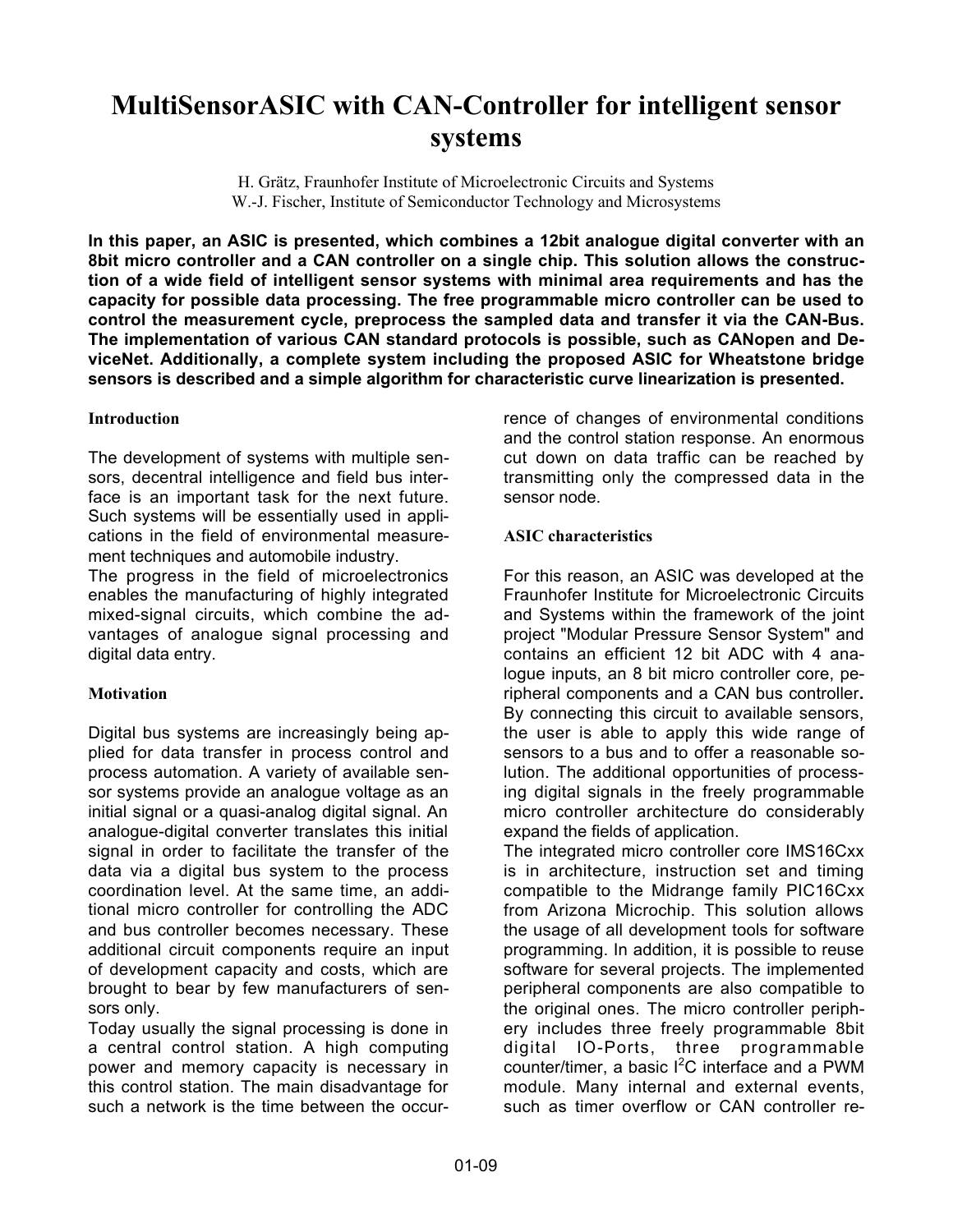ceive can be controlled by the implemented interrupt system. A sleep mode can be used to reduce the power consumption in phases where the system waits for external events or commands. FIGURE 1 depicts the block diagram from the developed ASIC.



**FIGURE 1 MSA Block Diagram**

The ADC converts a voltage from four different analogue inputs with the feature of a programmable sampling time. The minimum conversion time requires 172 µs. To control the ADC two techniques can be applied: polling by the conversion complete bit or by event of the associated interrupt flag. The ADC reference voltage has taken connected to an external pin to allow absolute or ratio metric measurement of the input voltage.

The integrated CAN controller realizes the standard CAN protocol 2.0b and is qualified by the BOSCH test data Rev.2.1/1993. To connect the ASIC to the CAN bus a common transceiver circuit is required. The controller is able to send and receive standard or extended frames with a maximum data rate up to 1 Mbit per second. The data rate is programmable in a wide range. All CANopen standard data rates are supported by a main clock of 4 MHz.

The chip dimensions are 4100 x 2900 microns in an in-house 0.5-micron CMOS technology. FIGURE 2 shows a chip photo of the developed ASIC.



**FIGURE 2 MSA chip photo**

A system performance of 2 MIPS can be achieved by a main clock of 16 MHz. The supply voltage of the ASIC is 3.3 V and the current consumption by 16 MHz main clock value is below 2 mA.

The internal program memory space is 1024 instruction words. Following the system reset the user program is loaded via the  $I<sup>2</sup>C$  interface from an external serial  $E^2$ prom by an internal boot loader. The boot mechanism can also be used to change program parts or the complete program during the operation. This opportunity increases the virtual usable program memory range. Additionally, parts of the external serial  $E^2$ prom can be used for data storage, for instance for calibration data und manufactory identification information.

# **Signal path**

Many sensors typically use a Wheatstone bridge configuration, e.g. pressure sensors, load cells, or thermistors. These sensors provide a low level, differential output signal. The designer is challenged with the problem to capture this small signal and to convert it to a digital format that gives a 12bit representation of the signal. Such a resolution is necessary for good result accuracy. The main problem is to place the sensor output voltage in the input range of ADC. Typically, an instrumentation amplifier (IA) is used to amplify and convert the small differential output voltage in a single ended voltage. The signal then passes through a low pass filter. The low pass filter eliminates out-of-band noise and unwanted frequencies in the system before the conversion is performed.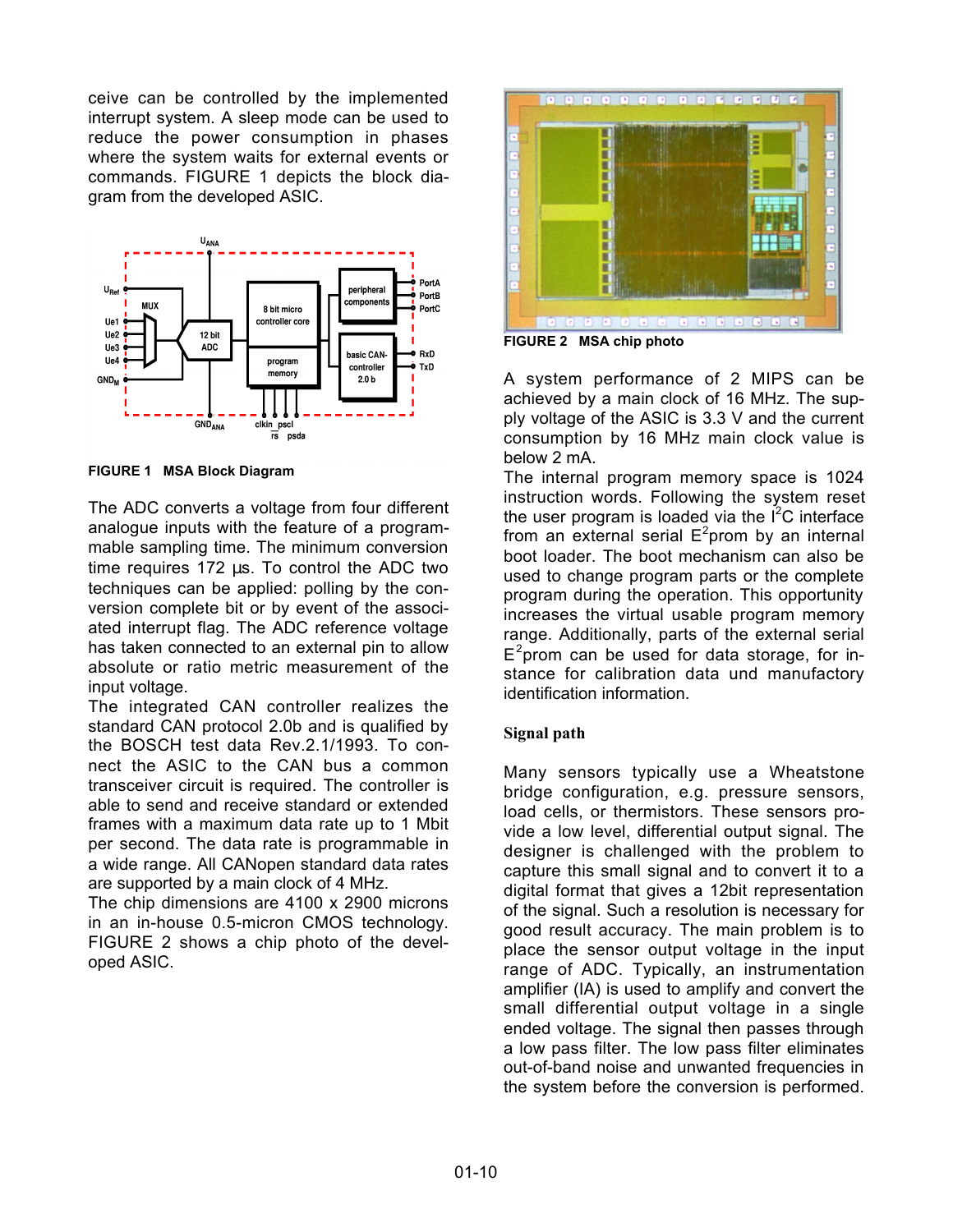In FIGURE 3 the block diagram for the sensor signal-conditioning path depicted.



**FIGURE 3 Signal Path Block Diagram**

To realize an instrumentation amplifier often three operational amplifiers are used. The advantages of such a solution are to achieve an independent common-mode rejection from the gain and over the frequency range. With this circuit configuration, two of the three amplifiers treat the two input signals. The third amplifier is used to subtract the two amplified input signals, thereby providing a single ended output. The reduced transfer function, if  $R_{F1} = R_{F2}$ ,  $R_1 = R_3$  and  $R_2 = R_4$  is equal to:

$$
V_{OUT} = (V_{I\!N+} - V_{I\!N-})\, \overline{1} + \frac{2 R_F}{R_G} \sqrt[4]{+V_{REF}} \; . \label{eq:VOUT}
$$

The gain of the instrumentation amplifier is controlled by the common resistor  $R<sub>G</sub>$ . Quad amplifiers are typically used in the three opamp instrumentation amplifier discrete designs because of the matching qualities of amplifiers with the same silicon. The fourth amplifier can be used to realize the following low pass filter. The complete circuit of the analogue signal path is shown in FIGURE 4



**FIGURE 4 Signal path circuit**

The second order Multiple Feedback circuit implementation needs a voltage reference at the non-inverting input of the amplifier. Then

this reference voltage is adjustable, it is possible to control the sensor offset by the micro controller. This solution can be used by the sensor calibration process to correct fabrication specific sensor tolerances.

A temperature sensor is connecting to the analogue input to measuring the environment temperature. This information is needed to correct the temperature dependence of the sensor output signal digital. The other two analogue input channels are used to detect systems errors, e.g. supply voltage underflow and bridge pull-off.

#### **System realization**

In FIGURE 5 the block diagram of the realized system circuit is depicted. It includes all necessary components to enable a connection from a Wheatstone bridge sensor to the CAN bus.



**FIGURE 5 System Block Diagram**

As additional components the temperature sensor and a watchdog timer are included. A simple programming connector for the serial  $E^2$ prom enables an in circuit-programming feature. The sensor bridge can be connected direct to the board. A jumper can switch the reference voltage for the ADC from absolute to relative metric. The gain of the instrumental amplifier is selectable by the value of one resistor. In FIGURE 6 a photo of the printed circuit board in shown. The dimensions without the SUB-D connector are 48 x 20 millimetres.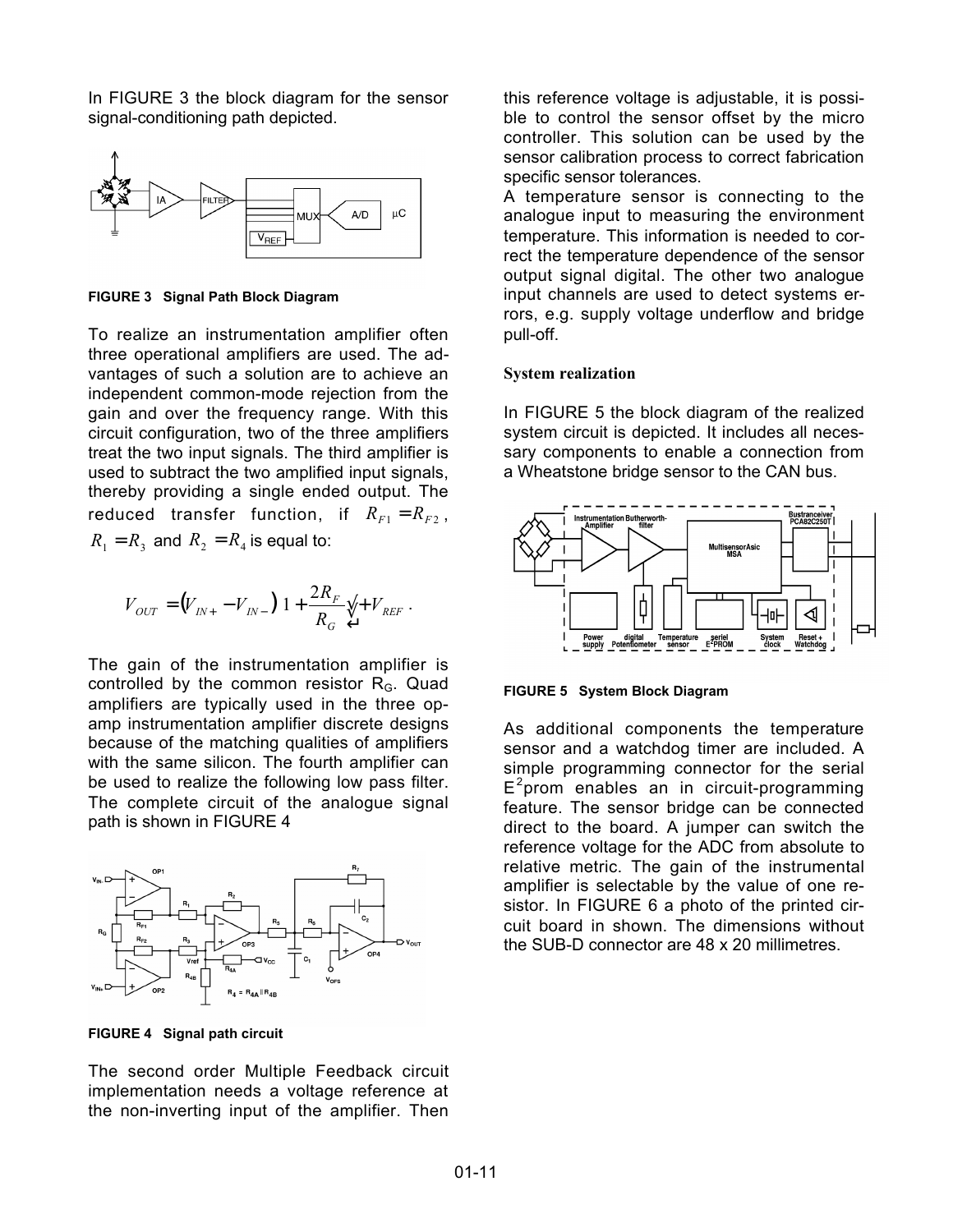

**FIGURE 6 Printed circuit board photo**

The supply voltage of the printed circuit is 5 volt and the current consumption depending of the CAN bus data rate and load is 20 to 70 mA. Common Wheatstone bridge sensor can easy be adapted to this system, because it has small dimensions, a minimal weight, low energy consumption and a good system performance.

## **Characteristic curve linearization**

The presented sensor system made it possible to correct a nonlinear characteristic curve of the sensor before the measurement results were be transmitted over the CAN bus. To reduce the necessary response time an efficient linearization algorithm must be found.

A typical series of measurements for a barometric pressure sensor is shown in the following table.

| p/mBar | 300  | 400  | 500  | 600  | 700  | 800            | 900  | 10 |
|--------|------|------|------|------|------|----------------|------|----|
|        |      |      |      |      |      |                |      | 00 |
| ADUval | 765  | 969  | 1174 | 1379 |      | 1582 1786 1989 |      | 21 |
|        |      |      |      |      |      |                |      | 92 |
| p/mBar | 1100 | 1200 | 1300 | 1400 | 1500 | 1600           | 1700 |    |
| ADUval | 2394 | 2596 | 2798 | 2998 | 3199 | 3398           | 3597 |    |

The simplest way is to compute the correct data with a linear function between all access points. The main disadvantage is the required memory space for the coefficients and the necessary search algorithm to find the exact range.

A better solution is to use the polynomial approximation, to find one function for the complete measuring range. Generally, the function is represented with a polynomial of order  $1 \leq q < n$  by

$$
p(x) = a_0 + a_1 x + a_2 x^2 + a_3 x^3 + \dots + a_q x^q
$$

Under the condition

$$
S(a_0,...a_N) = (y_i - p(x_i))^2
$$

to calculate the minimum, the follow equation system

$$
\begin{pmatrix} {n \choose 1} x_i^0 \\ {n \choose 2} x_i^1 \\ {n \choose 3} x_i^2 \end{pmatrix}_{0} + {n \choose 1} x_i^1 \\ {n \choose 2} x_i^2 + \ldots + {n \choose 1} x_i^q \\ {n \choose 3} x_i^q + \ldots + {n \choose 2} x_i^q + \ldots + {n \choose 3} x_i^q + \ldots
$$

$$
\ldots
$$

$$
{n \choose 1} x_i^q \\ {n \choose 2} x_i^q + \ldots + {n \choose 3} x_i^{q+1} \\ {n \choose 3} x_i^{q+1} + \ldots + {n \choose 3} x_i^{q+q} \\ {n \choose 3} x_i^{q+1} + \ldots + {n \choose 3} x_i^{q+q} \\ {n \choose 3} x_i^{q+1} + \ldots + {n \choose 3} x_i^{q+1} + \ldots + {n \choose 3} x_i^{q+1} + \ldots
$$

must be solved to get the coefficients  $a_0, \ldots, a_n$ . The error  $\Delta$  can determined by

$$
\sqrt{\frac{S(a_0,...,a_q)}{n}} = \sqrt{\frac{1}{n} \int_{1}^{n} (y_i - p(x))^2}.
$$

For the example series of measurements the calculated coefficients are shown in follow table.

| a              | a <sub>0</sub> | a <sub>1</sub>                                    | a <sub>2</sub> | a <sub>3</sub>               | a4            |         |
|----------------|----------------|---------------------------------------------------|----------------|------------------------------|---------------|---------|
|                | $-0.809$       | 0.0049                                            |                |                              |               | 0.01857 |
| $\overline{2}$ |                | $-0.700$ $\mid$ 0.0048 $\mid$ 2.71e <sup>-8</sup> |                |                              |               | 0.00256 |
| 3              |                | $-0.729$ 0.0048                                   |                | 1.53 $e^{4}$   3.91 $e^{12}$ |               | 0.00160 |
|                | $-0.721$       | 0.0048                                            | $1.72e^{-8}$   | $-1.23e^{-12}$               | $5.89e^{-16}$ | 0.00159 |

A polynomial of third or fourth order gives an accurate result in the complete measuring range.

The evaluation of a polynomial with the degree *n* requires 2*n* −1 multiplications and *n* additions, and it also require further instructions to store and retrieve intermediate results from memory. One way to save expensive micro controller resources is evaluating  $p(x)$  as follows:

$$
p(x) = (a_q x + a_{q-1})x + ...x + a_0.
$$

Start with  $a_q$ , multiply by  $\overline{x}$ , add  $a_{q-1}$ , multiply by  $x$ , ..., multiply by  $x$ , and add  $a_0$ . This form of the computation is usually called "Horner's rule". The entire process requires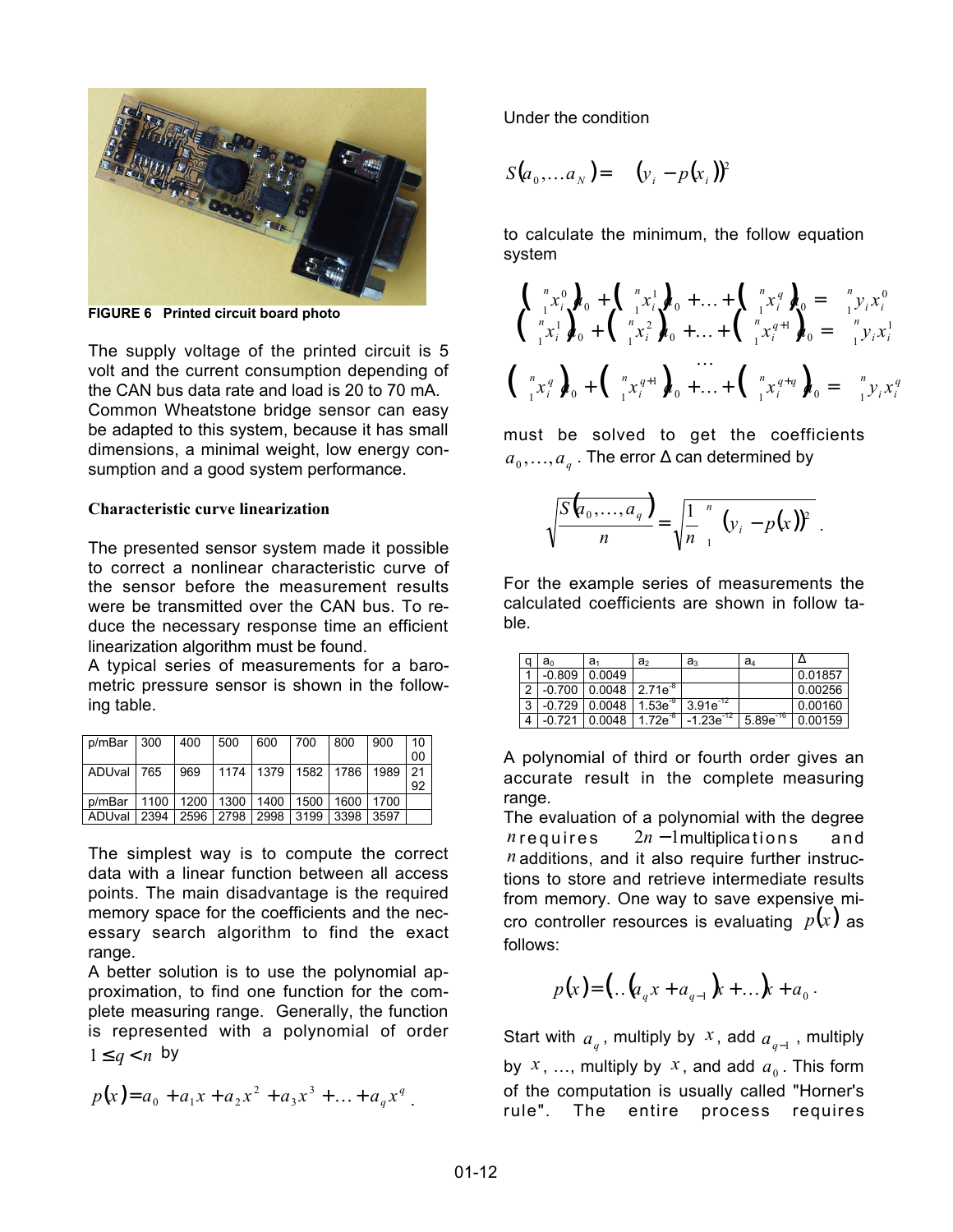*n* multiplications and *n* additions. Furthermore, there is no need to store partial results, since each quantity arising during the calculation is used immediately after it has been computed.

Polynomials of degree *n* > 3can be evaluated in less than *n* multiplications, when one precomputes some auxiliary coefficients. For the polynomial

$$
p(x) = a_o + a_1 x + a_2 x^2 + a_3 x^3 + a_4 x^4
$$

where  $a_4 > 0$ , can be evaluated with 3 multiplications and 5 additions as follows:

 $p(x) = (Ax + B)^2 + Ax + C[(Ax + B)^2 + D] + E$ where  $A, B, C, D$  and  $E$  are to be precomputed by

$$
A = (a_4)^{\frac{1}{4}}
$$
  
\n
$$
B = \frac{a_3 - A^3}{4A^3}
$$
  
\n
$$
D = 3B^2 + 8B^3 + \frac{a_1A - 2a_2B}{A^2}
$$
  
\n
$$
C = \frac{a_2}{A^2} - 2B - 6B^2 - D
$$
  
\n
$$
E = a_0 - B^4 - B^2(C + D) - CD
$$

In the case, where  $a_4 < 0$  the polynomial is transformed to

$$
- p(x) = (-a_0) + (-a_1x) + (-a_2x^2) + ... + (-a_4x^4)
$$

and the precomputed auxiliary coefficients can be solved in the same manner.

This method allows to program an efficient algorithm for the sensor calibration. The micro controller program includes a 32bit fixed point arithmetic to calculate the ADC result in actually pressure value. The polynomial solve algorithm and fixed-point algorithm requires 269 instruction words. A value is computed on a time of 1.16 ms by an 8 MHz micro controller main clock.

The other program space is used to implement a minimal CANopen slave. It includes the NMT services Reset Node, Reset Communication, Boot Up, Enter Pre-Operational State, Start Remote Node, Stop Remote Node and Node

Guarding or Heartbeat Service. The slave node ID is fixed in the  $E^2$ prom memory. The software supports one SDO server and up to four PDO's for transmit and receive.

#### **Measurement results**

The next figures depict various measurement data from the presented system circuit. In FIGURE 7 the uncorrected ADC values is shown. The signal path has an accurate straight-line characteristic.



**FIGURE 7 ADC value by a low input signal**

FIGURE 8 show the temperature dependence of the signal path with a constant input voltage as input source and with a force sensor as sensor input. The ADC values are also uncorrected.



**FIGURE 8 Temperature dependence**

This temperature dependence can be compensated in the digital domain.

#### **Summary and Outlook**

The presented ASIC allows the design of a wide field of electrical sensors suitable for a